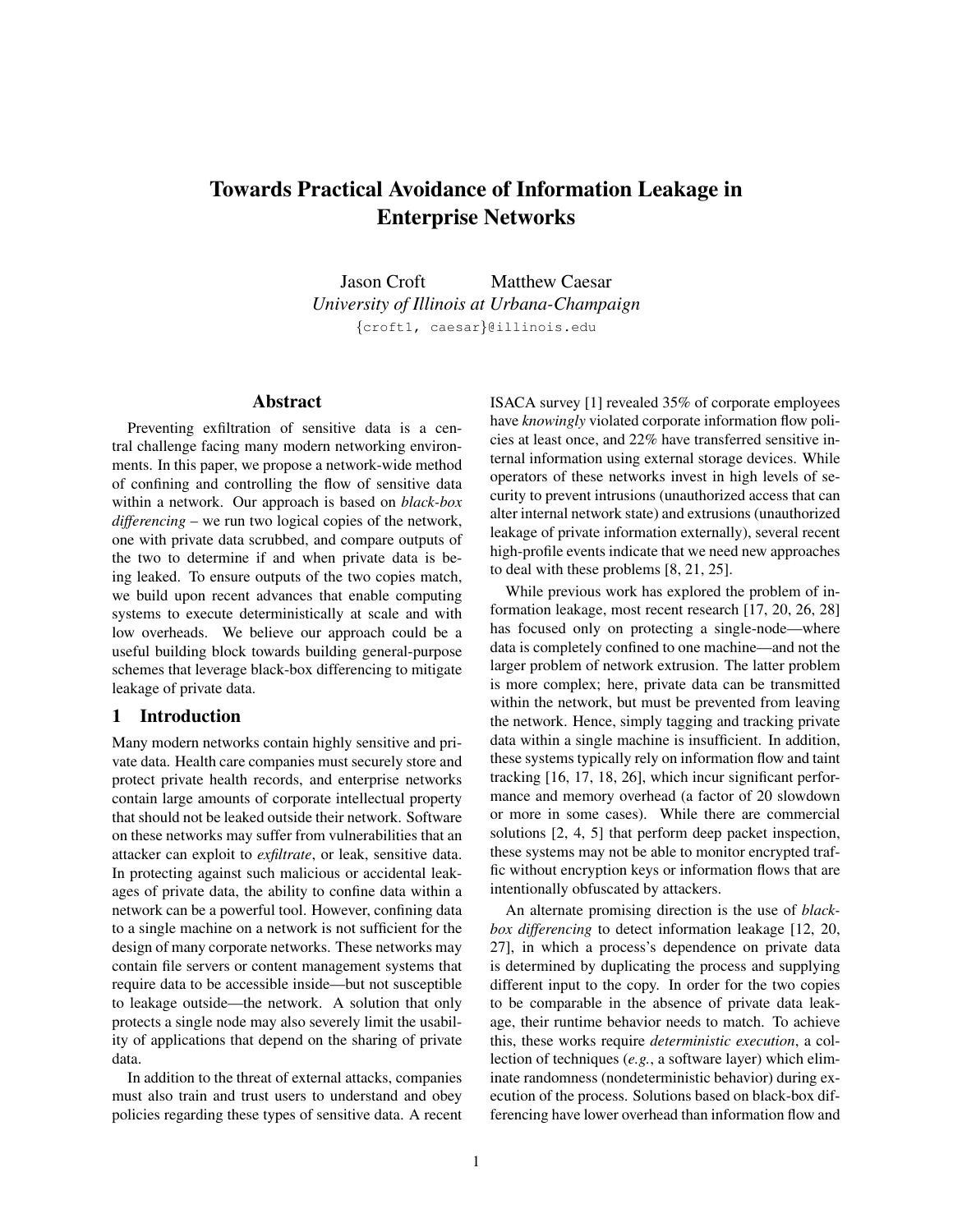

Figure 1: An enterprise network (denoted by dashed lines) containing various servers storing sensitive information and client machines requesting data. Green arrows depict flows of sensitive data flowing within the network to trusted machines, and red arrows show leaks of this data outside the network.

taint tracking techniques [16, 17, 18, 26] by more than an order of magnitude. However, existing solutions focus on single-machine scenarios—and hence are not directly applicable to network-wide confinement—and assume processes execute determinstically.

To address this, we propose a *network-wide* method of confining and controlling the flow of sensitive data, by extending black-box differencing techniques. While such an approach seems challenging, given recent breakthroughs in performing deterministic execution with low overheads and in distributed settings [10, 14, 22], we believe this approach is worth revisiting. Instead of copying (and scrubbing data from) a single machine, our approach creates a logical *shadow* copy of the entire network under consideration, and private data is scrubbed from the shadow copy. In practice, this is done by having each machine in the network create and maintain shadow processes in a coordinated fashion. Output from both the original and shadow processes is sent onto the network. If this data is destined for a machine on the network (*i.e.*, a trusted node), the output from both processes is propagated to the original and shadow processes at the nexthop machine. Output from the processes is "paired" and sent within the same grouping of network packets, then parsed by the receiving machine. If the data is destined for an address outside the network, output is compared for divergence. When output diverges, only the output from the shadow process is sent outside the network.

*Limitations:* We make several assumptions in our design. First, we assume all machines within the enterprise network are trusted. That is, we do not attempt to protect a machine from being accessed by another local machine that should not have access, but assume another form of access control is in place to protect sensitive data from clients within the network. For example, consider a revision control repository. If a user has checked out a copy of the code, our design will protect against malware attempting to leak data from the user's machine or from the server hosting the repository. It will not protect against a user on the network trying to gain access to the code who should not have access, but would protect from this user attempting to exfiltrate this data outside the network once she has access. Second, we assume all communicating machines within the network support our modifications to the Linux kernel. Data from original and shadow processes are grouped together, and a machine running a standard kernel would not understand how to parse such a packet. We are currently investigating methods for our design to be more incrementally deployable and support machines that may not run our modifications.

# 2 Related Work

Most recent research in information leakage has focused only on confining sensitive data to a single node within a network. This prohibits the sharing of sensitive data within an enterprise network and adversely affects many applications that require such sharing of data. From Tightlip [27] we borrow the idea of forking a copy of a process reading private data and *scrubbing* the data to remove the sensitive input to the copy. Output from the two processes is examined to detect dependence on the private data and signal warnings of potential leaks. However, Tightlip's design only confines data within a single machine—upon detecting divergent output the kernel either blocks the network output or allows the nonsensitive copy to send data. Capizzi et al. confine data in a similar manner, but remove sensitive input and compare output from two copies of the same VM rather than individual processes [12]. Privacy Oracle [20] also employs a similar technique, which the authors term *differential black-box fuzz testing*, to monitor perturbations in network traffic from different inputs. However, the system requires executing the application and rolling back to re-execute with different input—providing no real-time protection—and the algorithm to detect divergent output in network is highly sensitive to reordering of packets.

Another recently common approach to mitigating information leakage is information flow tracking [15, 23]. However, static information flow techniques require access to source code and therefore cannot support legacy software. To address this limitation, dynamic taint analysis has been employed to track the propagation of private information throughout a system, at the cost of high overhead [13, 17, 16]. However, techniques such as those in [16, 17, 26, 28], cannot allow sharing of private data within a confined network, and incur slowdowns of 20X or more. Ermolinskiy et al.'s practical taint-tracking (PTT) [18] improves on some prior taint tracking approaches, but nevertheless has a slowdown of a factor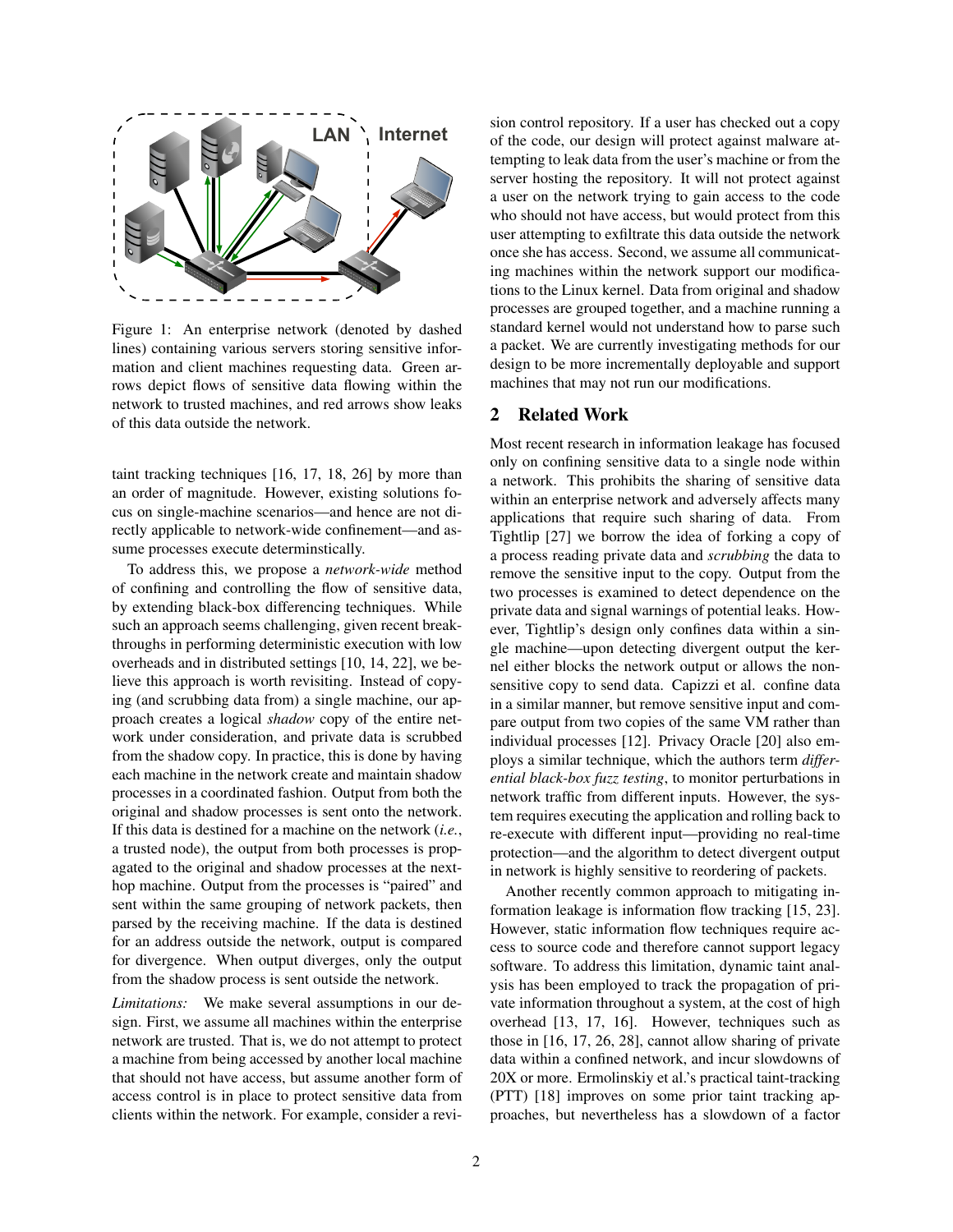#### of 22.

Commercial solutions to "data loss prevention", such as those by RSA [4], McAfee [2], and Symantec [5], rely on deep packet inspection to match regular expressions or keywords for known sensitive data (*e.g.*, credit card or social security numbers), and may not be able to monitor encrypted traffic without encryption keys or obfuscated information flows. Web content filters such as Websense [6] limit where hosts can send data, but can be circumvented by attackers by using public sites (*e.g.*, Wikipedia to post and retrieve sensitive data. Borders improve on some of these limitations by computing the expected content of HTTP requests using external information, including previous network requests, server responses, and protocol specifications, to measure leakage capacity [11].

In addition, Mandatory Access Control (MAC) can be used to control flow of sensitive information using policies to prevent subjects with access to sensitive data from communicating over a network. However, these policies can be difficult to set and can limit the functionality of many applications [19]. Borders et al. use *storage capsules* to provide a similar level of security as MAC using snapshots taken before sensitive, encrypted data is accessed, and reverting all changes within the system except those within the data capsule. However, switching between two states–one where secure data is accessed and edited, and one where it is not—can have lengthy transitions of up to 20s.

## 3 Motivation

## 3.1 Lack of Network-Wide Protection

In previous (single-machine) approaches to black-box differencing, data cannot be easily shared within the network. This can severely limit the usability of applications and prevent sharing of private data where sharing might be necessary (*e.g.*, a source code repository). A network-wide solution to confining data leaks requires more control of the flow of information with respect to the data's destination. Output from both original and shadow processes must be preserved across machines to prevent additional leaks of data.

For example, consider a process  $P_2$  executing on a machine  $M_B$  that outputs the size of a string in bits, as shown in Figure 2. Suppose in each case a simple scrubbing mechanism is used that replaces private data with random data of the same length, and  $P_2$  reads a file whose size is considered sensitive data. Another process  $P_1$  on machine  $M_A$  reads a private file containing the bits 11, applies some transformation, and sends the data to  $P_2$ .  $M_A$ 's kernel will spawn a shadow process and pass some scrubbed input to this shadow process, such as 00. Suppose the output of  $P_1$  is 110 for the original process and 00 for the shadow process. If  $P_2$ were to receive only the output of  $P_1$ 's original process and then scrub the input itself, transforming 110 to 000, the output from  $P_1$  and its shadow process will both be 3. However, if we envision the processes across the two machines as a single process on a single machine, the output of  $P_2$ 's shadow process should be 2. Thus, if the output of the shadow process is discarded and the output of the original is naively re-scrubbed at the receiver, data could be leaked. An attacker knowing this limitation could easily contrive a malicious program to leak these small amounts of data and perhaps reconstruct part of the original sensitive file.

#### 3.2 Deterministic Execution

Our work is also motivated by recent advances in deterministic execution [7, 9, 10, 14]. Though not necessarily required for our design to be effective, leveraging techniques providing deterministic execution can reduce false positives in detecting divergent output. This ensures differences in output to the same program are solely the result of different inputs.

dOS [10] introduces a new OS abstraction termed *deterministic process groups* (DPG) and ensures all communication between processes in these groups are deterministic. A shim layer interposes on communication that crosses the boundary between the DPG and the rest of the system. DPGs are implemented within the Linux kernel, therefore integrating these abstractions with our implementation may be possible. Other designs providing system enforced deterministic execution include Determinator [7] and TERN [14].

The overheads of these three systems vary between 1.1X and 10X, which we believe is not yet fast and efficient enough in the worse case for deployment in enterprise networks. However, in the near future as these overheads continue to decrease, we can leverage these techniques in our system. By applying these mechanisms for system-enforced determinism, we can reduce the number of falsely detected information leaks from nondeterminisitic execution.

# 4 Design

### 4.1 Shadow Processes

Our design adopts a black-box approach to detecting output from a process that may contain sensitive data. It performs this detection by removing the sensitive output to a copy of the process and comparing output to the original. We cannot simply check output for the original sensitive data, as the process may encrypt, transform, or obfuscate the data. Therefore, upon reading sensitive data from disk or over the network, the process is forked and the input is changed. The *original process* receives the sensitive input while the copy, or *shadow process*, receives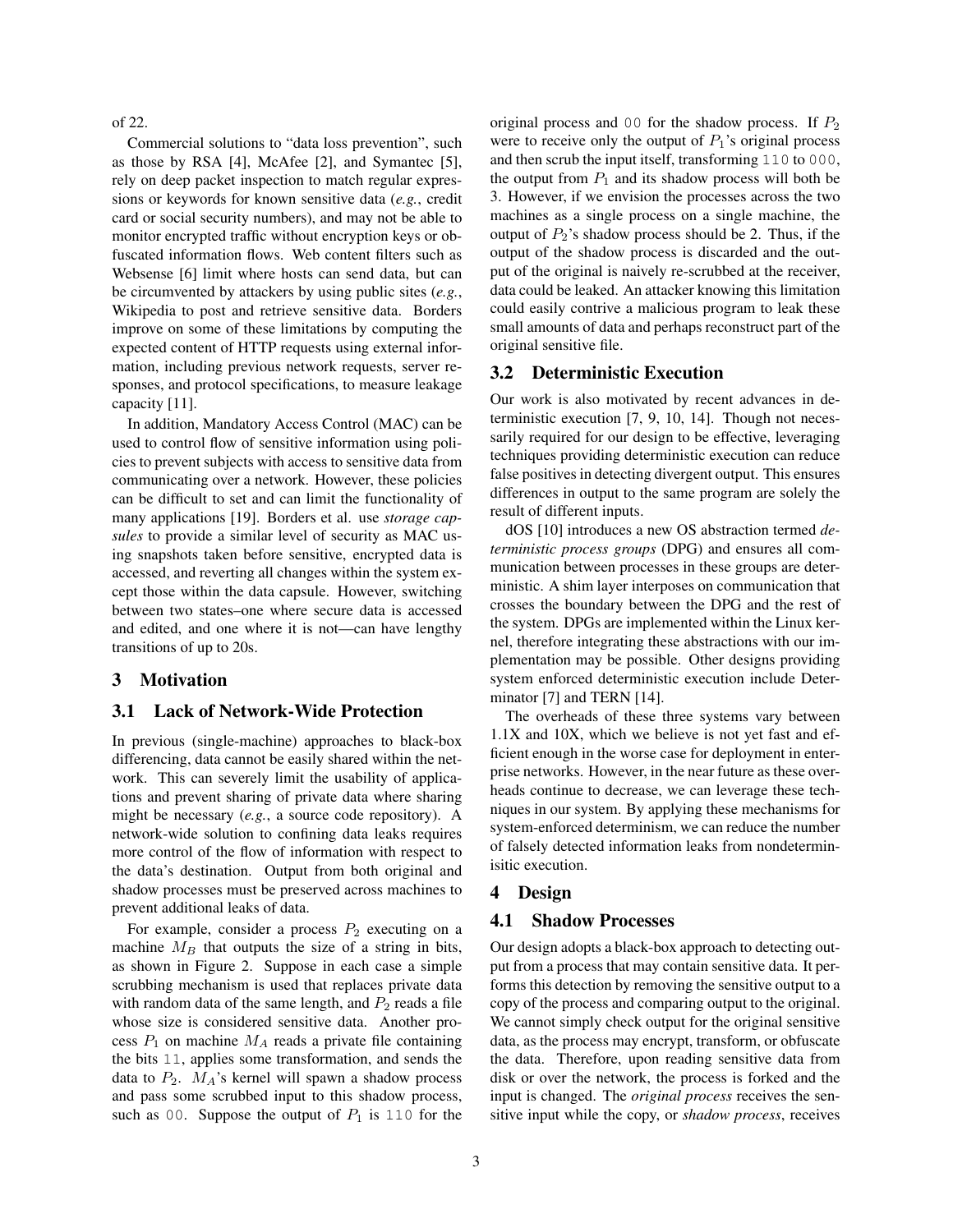

Figure 2: An example illustrating the need for shadow processes to send data within the network, as opposed to rescrubbing input at the receiver. On Machine  $A$ , process  $P_1$  applies a transformation to the private file containing the bits 11, and on Machine B, process  $P_2$  outputs the length of the output in bits. In (i) the shadow process  $P'_2$  sends its output the shadow process  $P'_1$  on B, and the outputs across  $P_2$  and  $P'_2$  diverge. In (ii), the output of  $P'_1$  is discarded, and the output from  $P_1$  received at B is re-scrubbed.  $P_2$  and  $P'_2$  do not diverge, causing a false negative where data is leaked.

input where the sensitive data is removed, or *scrubbed*. Both processes then execute semi-independently of each other—in certain cases, the two processes must align to ensure any divergence in output results only from different input. For example, if both processes execute a system call to retrieve the time of day, the same result should be returned to both. To limit unintended sources of divergence (*e.g.*, a call to gettimeofday) or obtaining a seed for a sequence of pseudo-random numbers, we utilize a similar technique to Tightlip, in which the resulting value from one processes is shared with the other to ensure both receive the same result from the system call.

In Tightlip, a shadow process is spawned and the kernel forces the original and shadow process to align at each system call. Should the control flow of the two processes diverge (*e.g.*, due to input) then Tightlip will either kill one of the processes or swap the shadow with the original process so that no information can be leaked. However, a malicious attacker knowing this limitation could craft a process to circumvent this to leak data based on whether or not the process finished or was killed. Instead, our design allows processes to diverge and forces alignment only at system calls that may cause unintended divergence.

## 4.2 Sensitive Data

Sensitive files stored on disk must be marked sensitive, so the kernel can determine if a shadow process must be spawned each time a process accesses a file. A file's sensitivity must be a boolean value—either it is sensitive or not. We implement a file's sensitivity as an inode flag, which must be set manually by the user—a process that can be automated via policies or scripts (*e.g.*, based on file extension).

Upon reading a sensitive file from disk, the kernel will spawn a shadow processes for the reading process. Prior to forking the processes, a buffer is set up to share between the two processes and the result of the read call is scrubbed and copied to the shared buffer. Our current implementation uses random scrubbing—that is, the sensitive data is replaced with random, junk data of the same size. We use data of the same size to prevent odd behavior or crashes in applications due to unexpected input size.

In future work, we will investigate more advanced methods of scrubbing sensitive data to limit false positives and possible corruption of applications receiving scrubbed input. One caveat to our current scrubbing method is that input to the shadow process may crash or corrupt applications that serialize and store data to disk. For example, if a file contains phone numbers, scrubbing the input to the shadow process may cause it to diverge or crash if the scrubbed data is not a valid phone number.

# 4.3 Detecting Divergence

Network output between the two processes is compared for divergence and checked against the destination. If divergent output is destined for an address outside the network, only the output from the shadow process is sent. As this process has no access to the sensitive data, no data is leaked outside the network, thus confining sensitive data within the network. If divergent output is destined for an address within the network, output from the two packets is *paired* together and tagged to denote the packet containing data from both an original and shadow process. The packet can then be parsed by the receiver and the respective data can be delivered to the original and shadow processes, ensuring the state of both processes is maintained across the network.

While pairing packets incurs overhead on each machine within a network, this design has the benefit of reducing the complexity of additional network support (*e.g.*, special software on border routers to compare flows) and overhead on border routers. If both processes send data onto a network independently of each other, a mechanism is needed to guarantee no data from an original process is sent outside the network. This could be implemented on border routers by comparing flows between original and shadow processes to detect divergent output, and blocking the original's output. However, in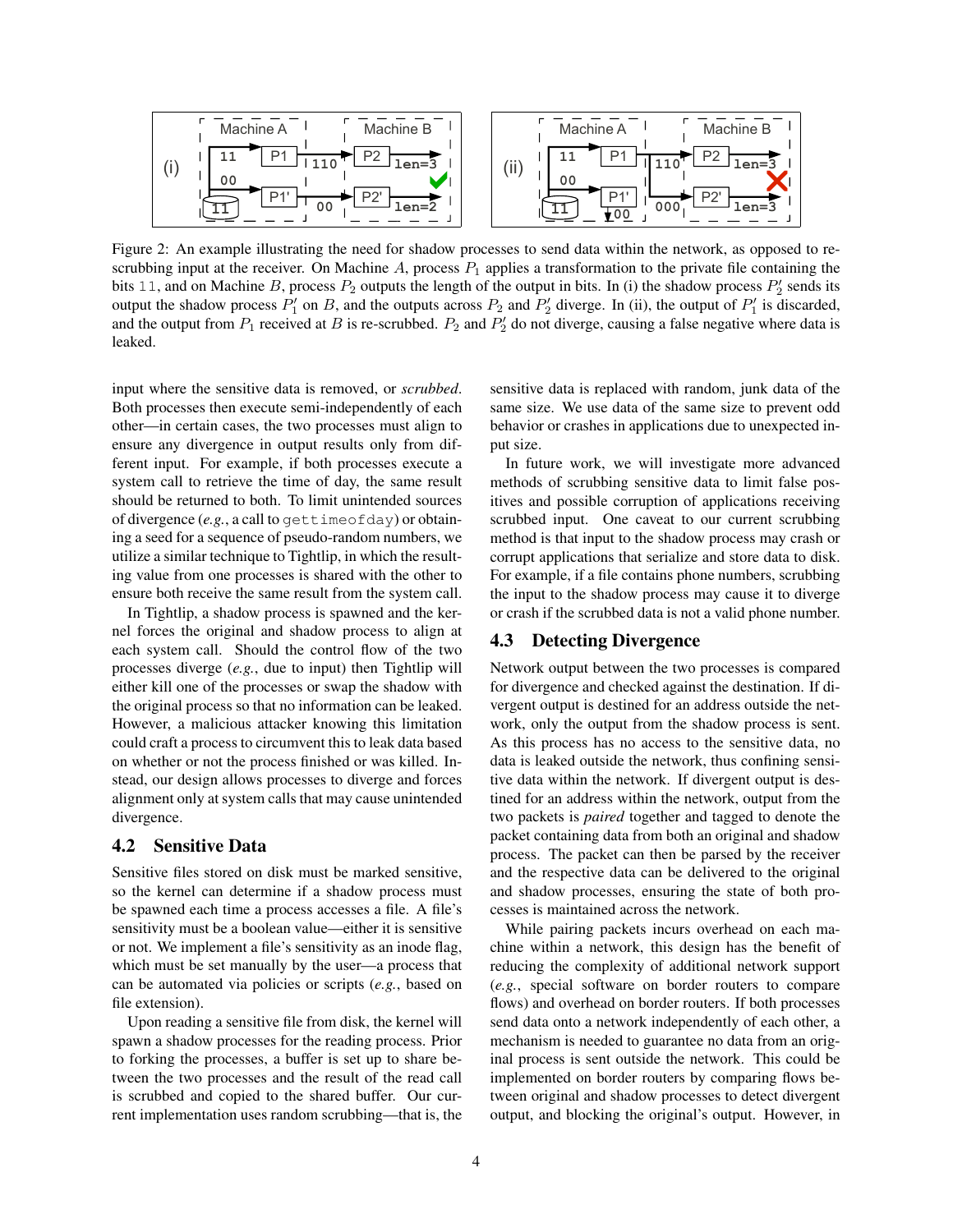an enterprise network, border routers may need to support throughput of a gigabit per second or more. With such high rates, comparing flows may be infeasible and large queues would be needed to store packets in cases where the flows between an original and shadow process are misaligned, perhaps due to reordering of packets on the network or delays.

Instead, we opt to offload the computation to compare output on client machines where processing power is higher than on border routers and less sensitive to minor increases in processing time for packets. For example, consider an enterprise network containing a remotelyaccessible web server and a file server than can only be accessed internally. Our design allows the web server and file server—both trusted nodes within the network to freely share sensitive data. When the data reaches a machine where the next hop is outside the network, the output from the original process is blocked in place of output from the shadow process.

# 4.4 Pairing Packets

Previous approaches to black-box differencing do not target support for sharing data within a network. These systems do not differentiate between data sent inside or outside the enterprise network, and there is no method of maintaining the state of shadow processes over a network. As we have shown in §3, maintaining the state of a shadow processes is needed to prevent leaks of data.

Therefore, we introduce the concept of *pairing* network output from an original and shadow process for data destined within the local network. We assume pairs of communicating machines support such paired packets, but do not expect such compatibility on remote machines, so data destined outside the network is sent only by shadow processes without any pairing. Since shadow processes have no access to private data, as it has been removed from the process's input, no sensitive data can be leaked outside the network. Processes that have no shadow process (*i.e.*, ones that have not accessed private data) can freely communicate outside the network and execute as though no changes to the underlying OS have been made.

Packets must be marked as containing data from multiple processes so a receiving process knows to split the data and deliver to two separate processes. Only a single bit is required and these paired packets are never sent outside the network. Therefore, there is some flexibility as we need not be concerned about all Internet routers supporting a change or dropping packets due to some invalid or reserved field being set. As such, in our current implementation we use the high-order bit of the IP fragment offset field since it is the only unused bit in the IP header. Thus, the first bit of the control flags in the IP header could be set to 1 for a paired packet, while the



Figure 3: An original and shadow process execute and must align at a call to gettimeofday to prevent an unintended source of divergence. The shadow diverges in control flow, and the original waits until the shadow reaches the same system call. The original executes the system call and shares the result with the shadow, ensuring both receive the same result.

other two remain unchanged to denote if a packet can or cannot be fragmented and if it contains more fragments [3].

Figure 4 illustrates the pairing of output from two processes with output of the same length. In this scenario, equal sized chunks of data from each process are combined into a single IP packet, as well as the header for each process. The first 16 bits after the IP header, before the original packet's header, are reserved for the offset of the start of the second process's header. Should the size of the output from the two processes differ, and data from one process cannot be paired with output from another process, the packet is marked as a paired packet but with only the output from the one process inserted into the packet. The offset is set to 0 if there is no output from the original, or to the size of the original's header and data if there is no output from the shadow.

Preserving the output of shadow processes adds overhead in the number of packets that must be sent within the local network. For a process that is not sending or leaking any data outside the network (*i.e.,* the original and shadow processes do not diverge), the overhead is bounded at a factor of 2. If the shadow process diverges, and the divergent execution results in additional output compared to the original, overhead could exceed 2. This additional traffic should not significantly affect enterprise networks (data centers are a separate situation) as Pang et al. [24] have shown enterprise network traffic to be 2-3 orders of magnitude less than the capacity of the network. Therefore, doubling packet size or the number of packets that need to be sent should not have a significant effect on local network congestion.